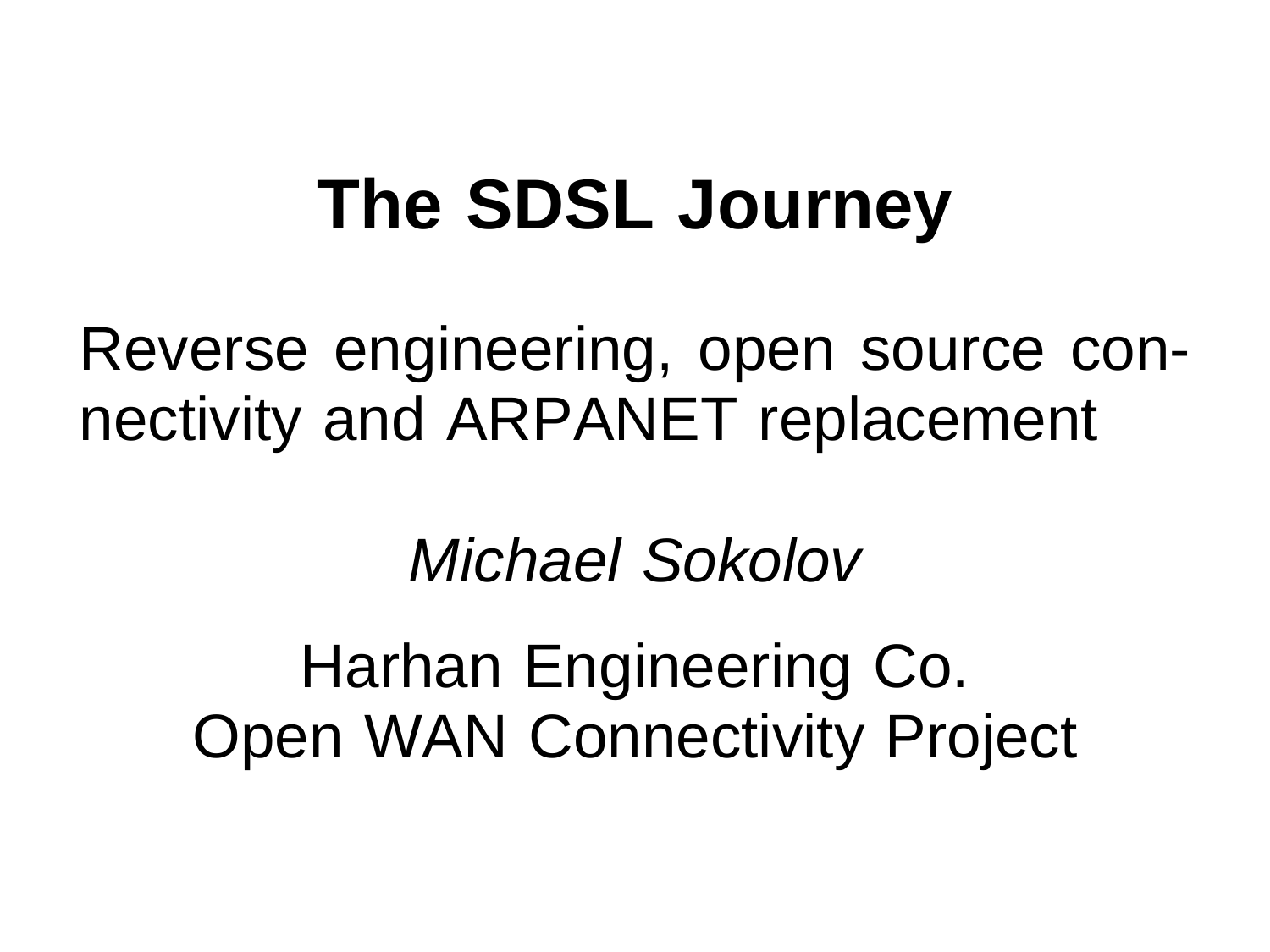# What is SDSL?

- Same low speed up and down
- Pay more for *less* downstream **bandwidth!**
- ''Business service'': it's all about the feeling of being **elite**
- Can be used as ARPANET replacement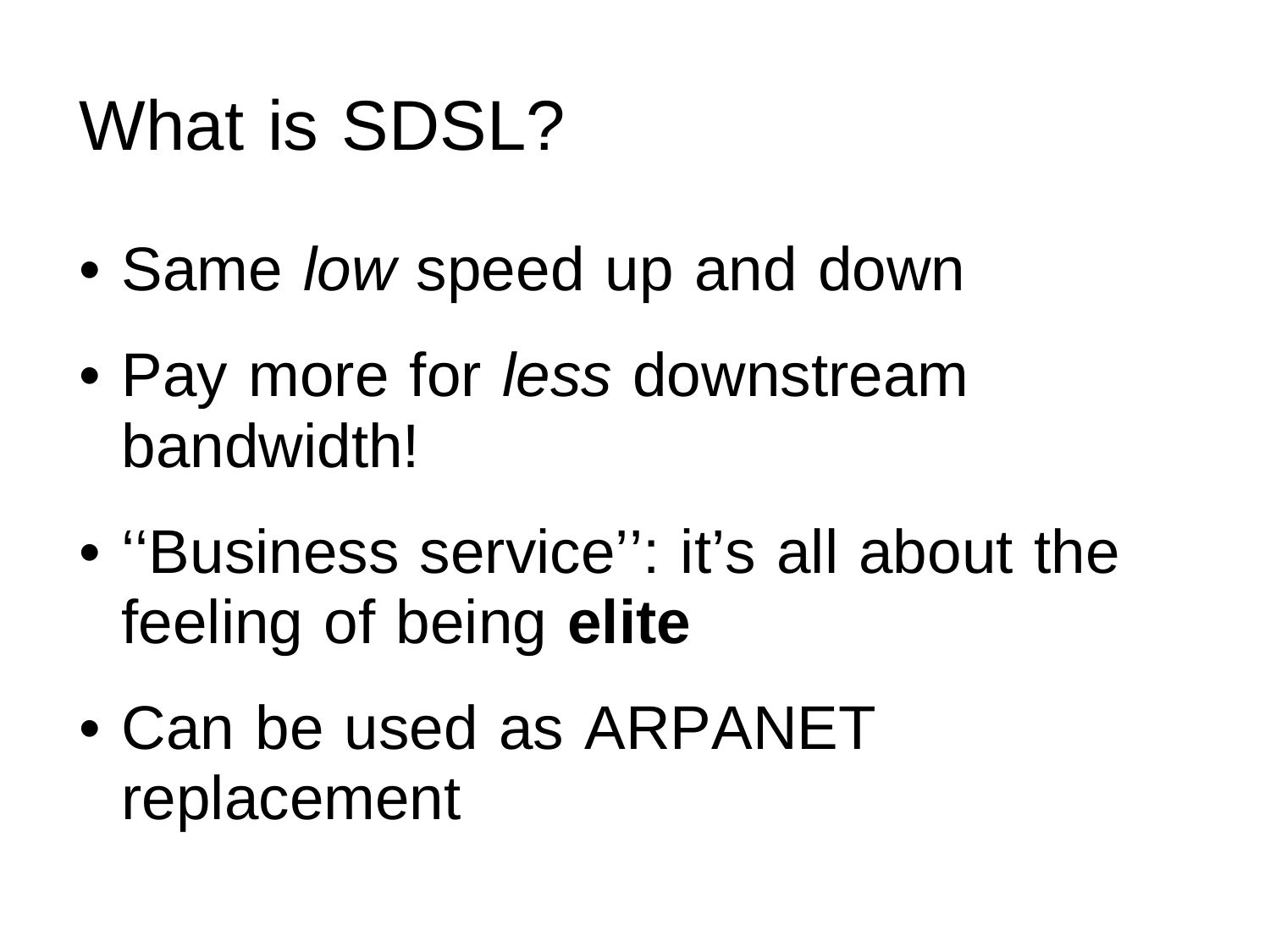Who offers SDSL? USA-specific



Back-end operators:

- Rhythms/WorldCom (gone)
- Covad
- DSL.net (now MegaPath)

Front-end providers:

- AT&T
- Covad.net
- MegaPath
- Many small ISPs going through Covad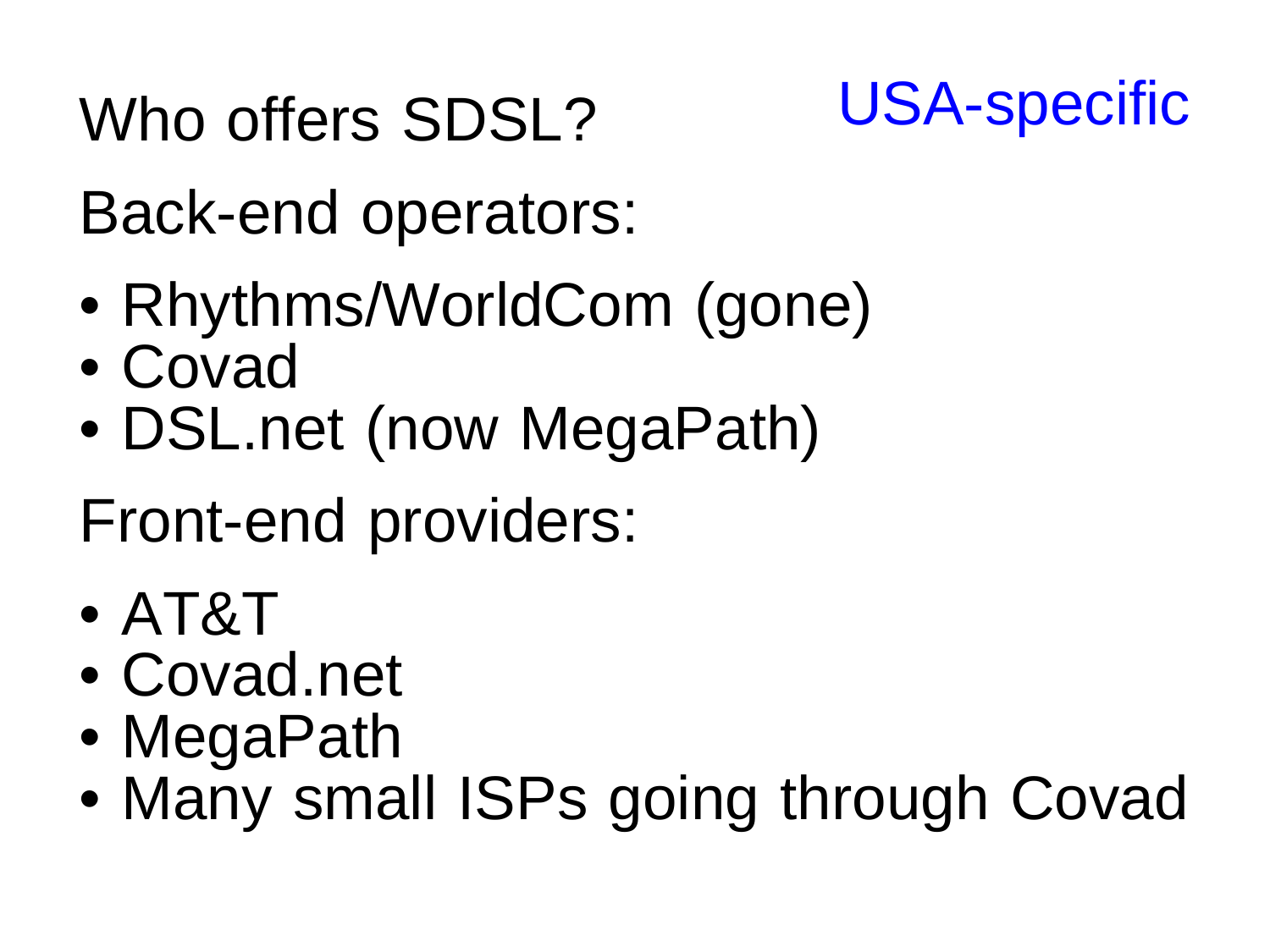## Bridging vs. true routing

SDSL does NOT use PPPoE!

Networking models used with SDSL:

- Bridging / MER
- True routed circuit
- PPPoA (Covad.net only)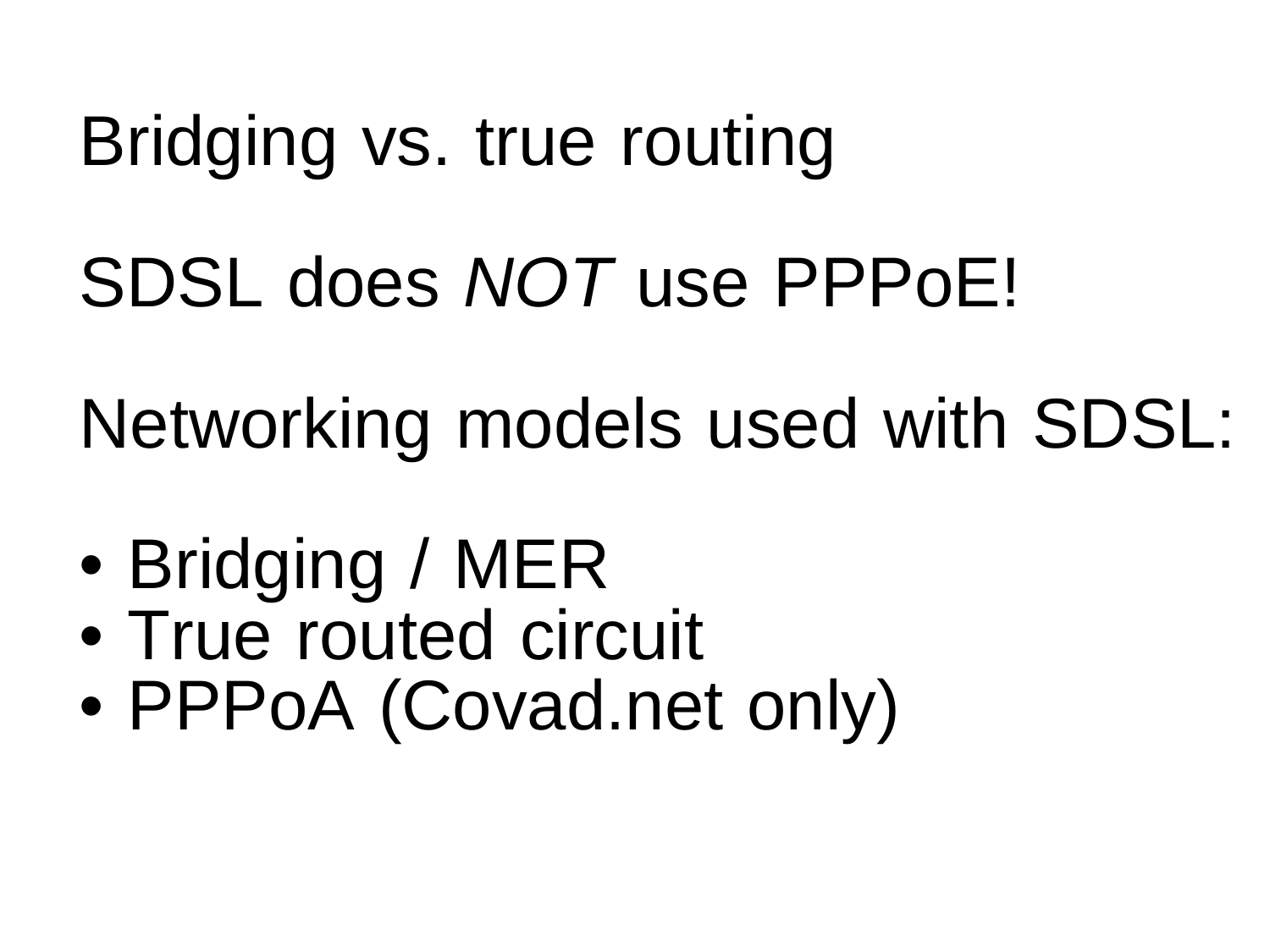# Bridged SDSL circuit

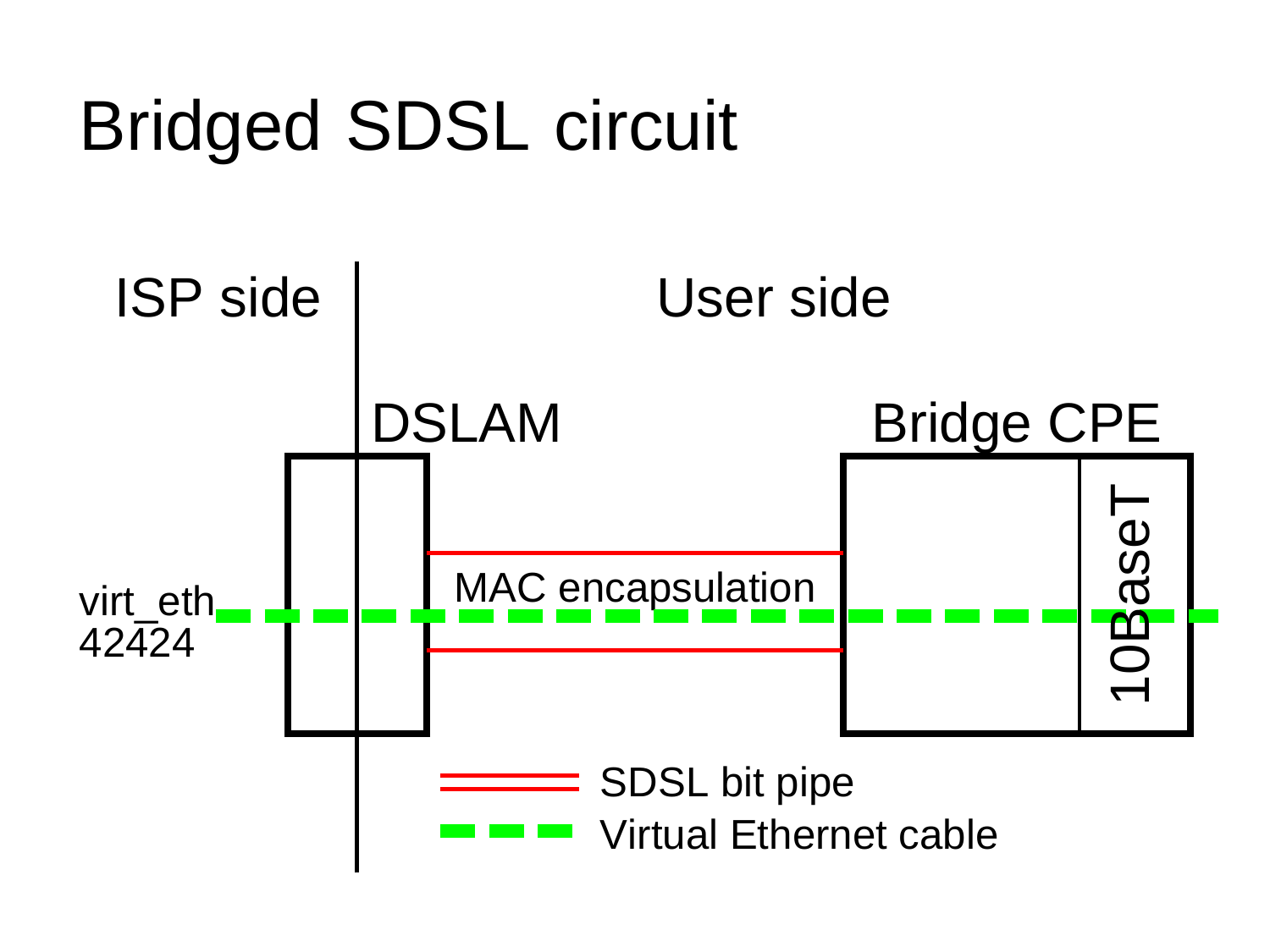## Standard bridge CPE (Copper Mountain)



- CM flavor only, bridged circuits only
- Configurationless
- Converts between Ethernet-over-SDSL and real Ethernet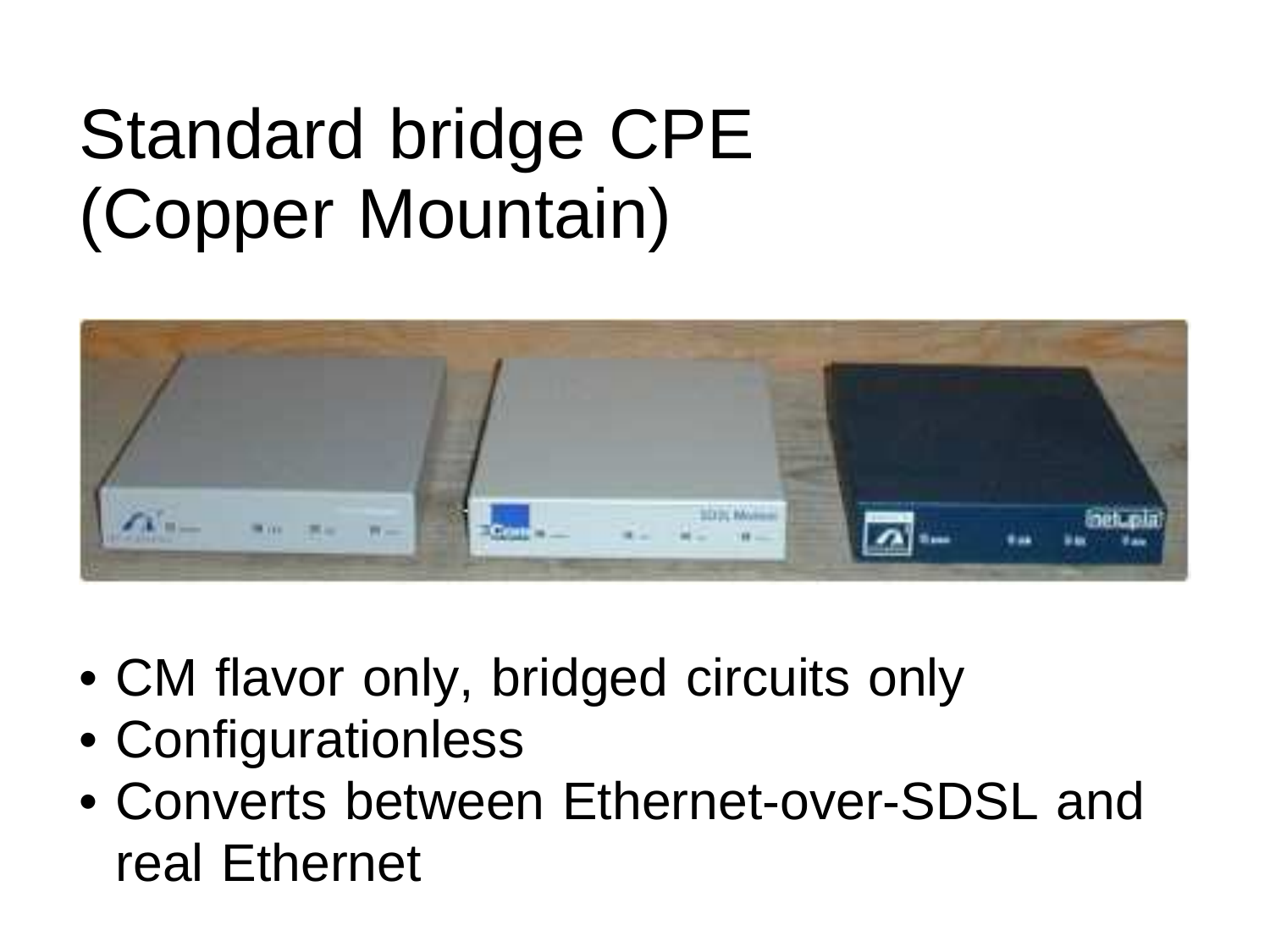### ... but some of us prefer the routed network model:

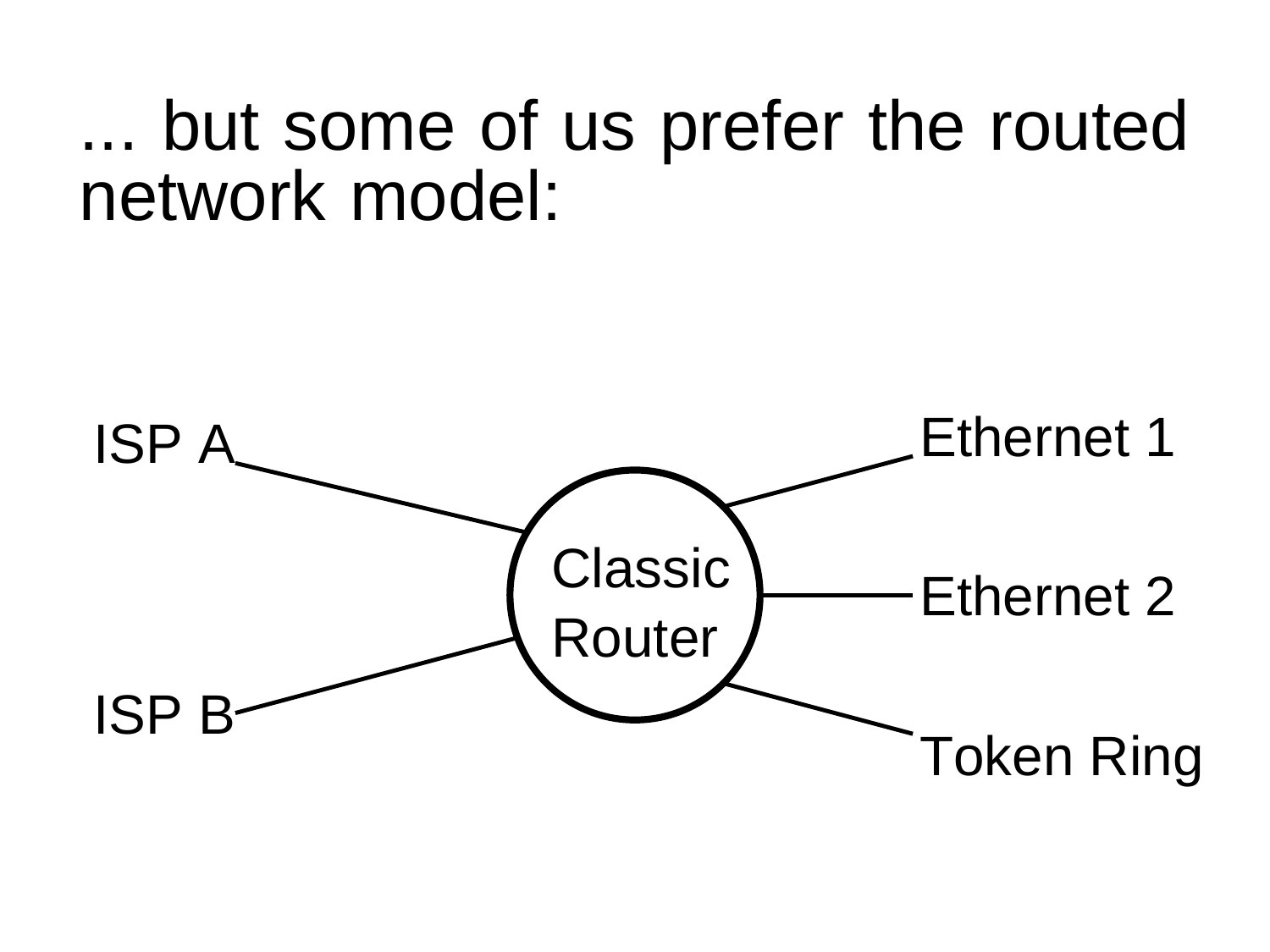# Key difference in circuit config:

### Bridged/MER circuit:

<dest MAC addr><src MAC addr><0806><ARP packet> <dest MAC addr><src MAC addr><0800><IP packet>

True routed circuit:

<FR/ATM header><IP packet>

No MAC addresses and no ARP!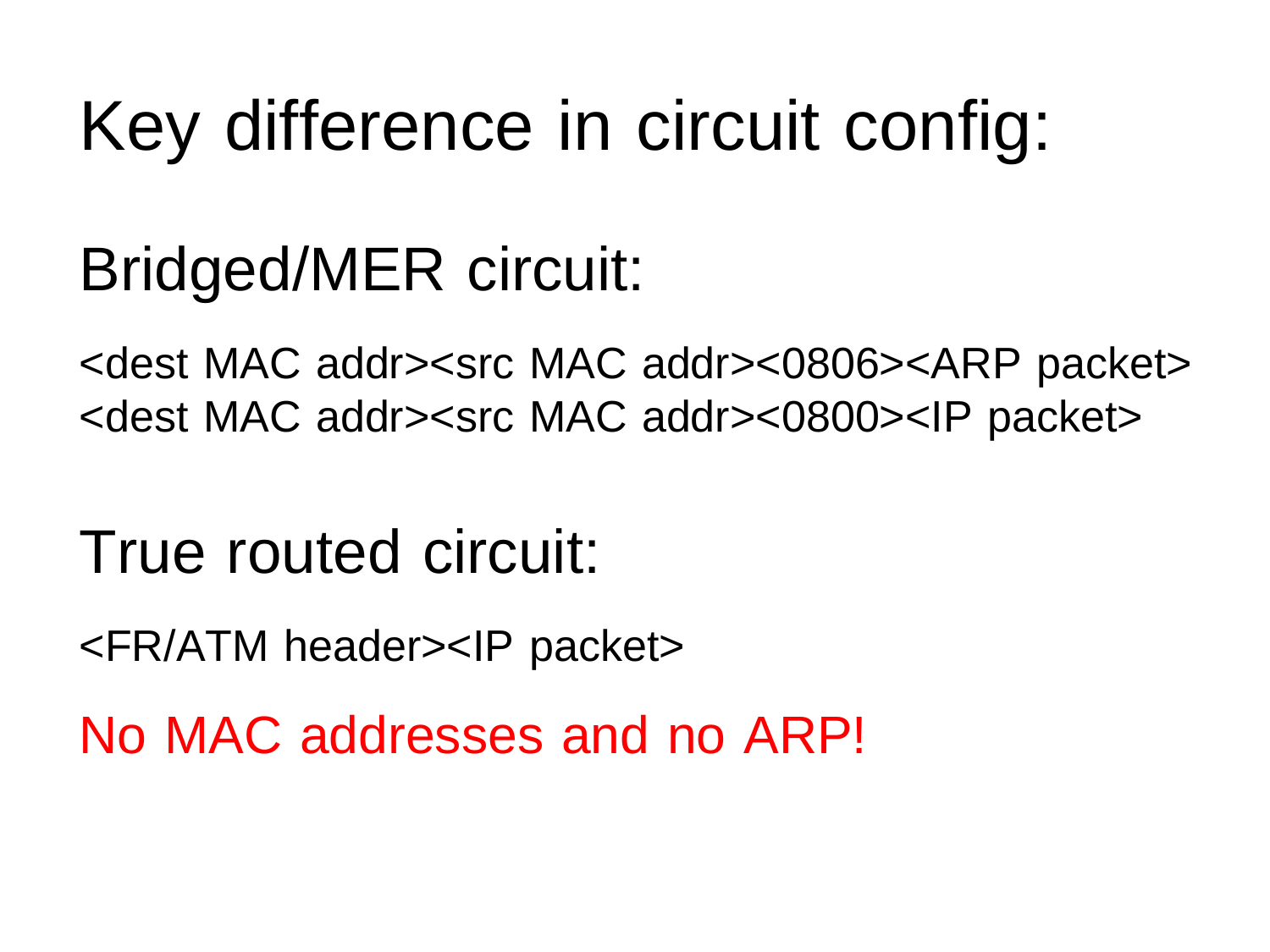#### Standard CPE for routed circuits (circa 2001)



Yes, it's a router, but it isn't chosen by the end site's own god!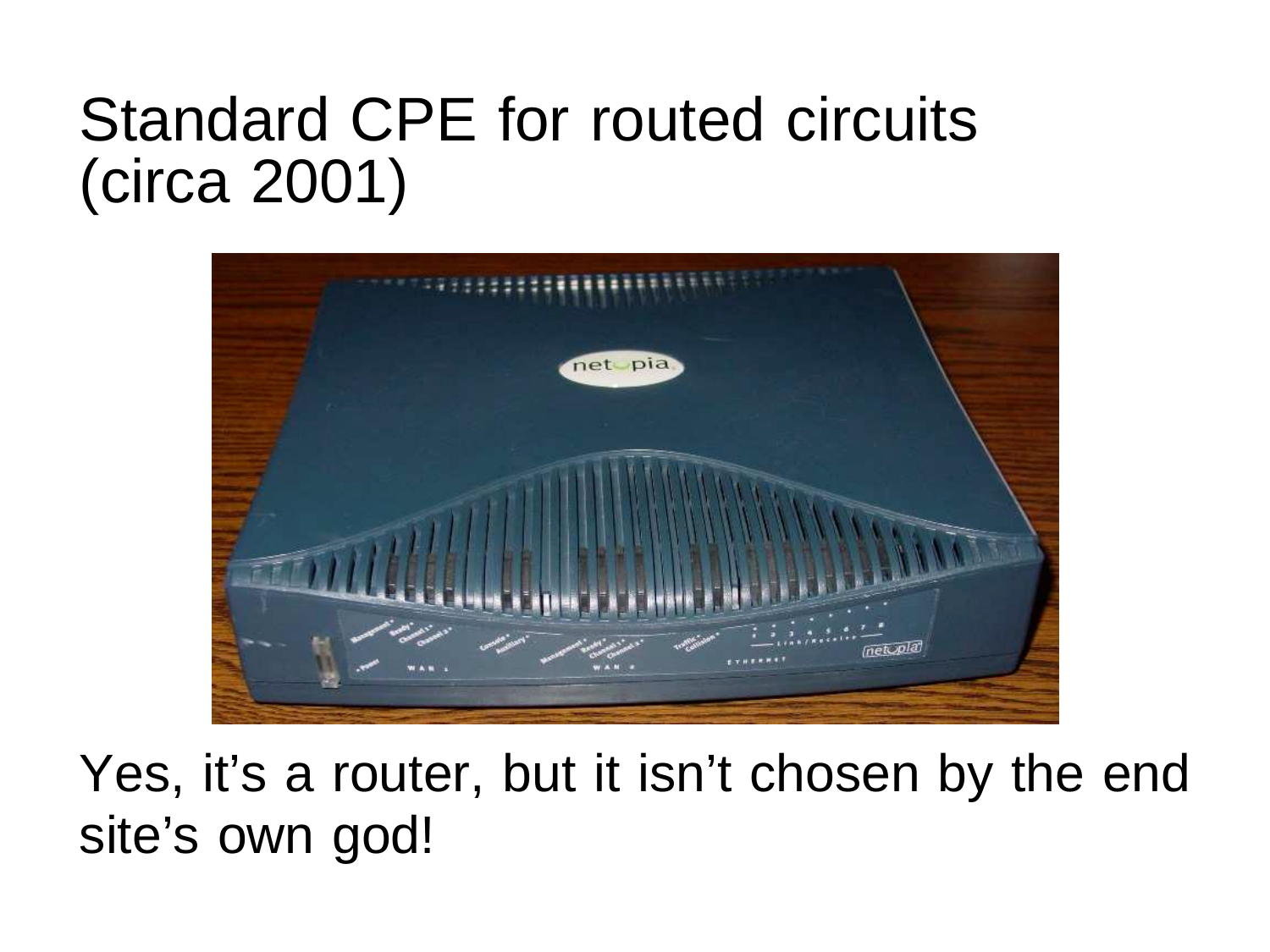Would like to extract the SDSL PHY part of those routers and offer it by itself, letting the user choose his own router. How do we do it?

- Social engineering
- Reverse engineering
- Confirmed the use of a standard HDLC bit stream (CM SDSL)
- Needed to identify the part of SDSL CPE called the ''bitpump''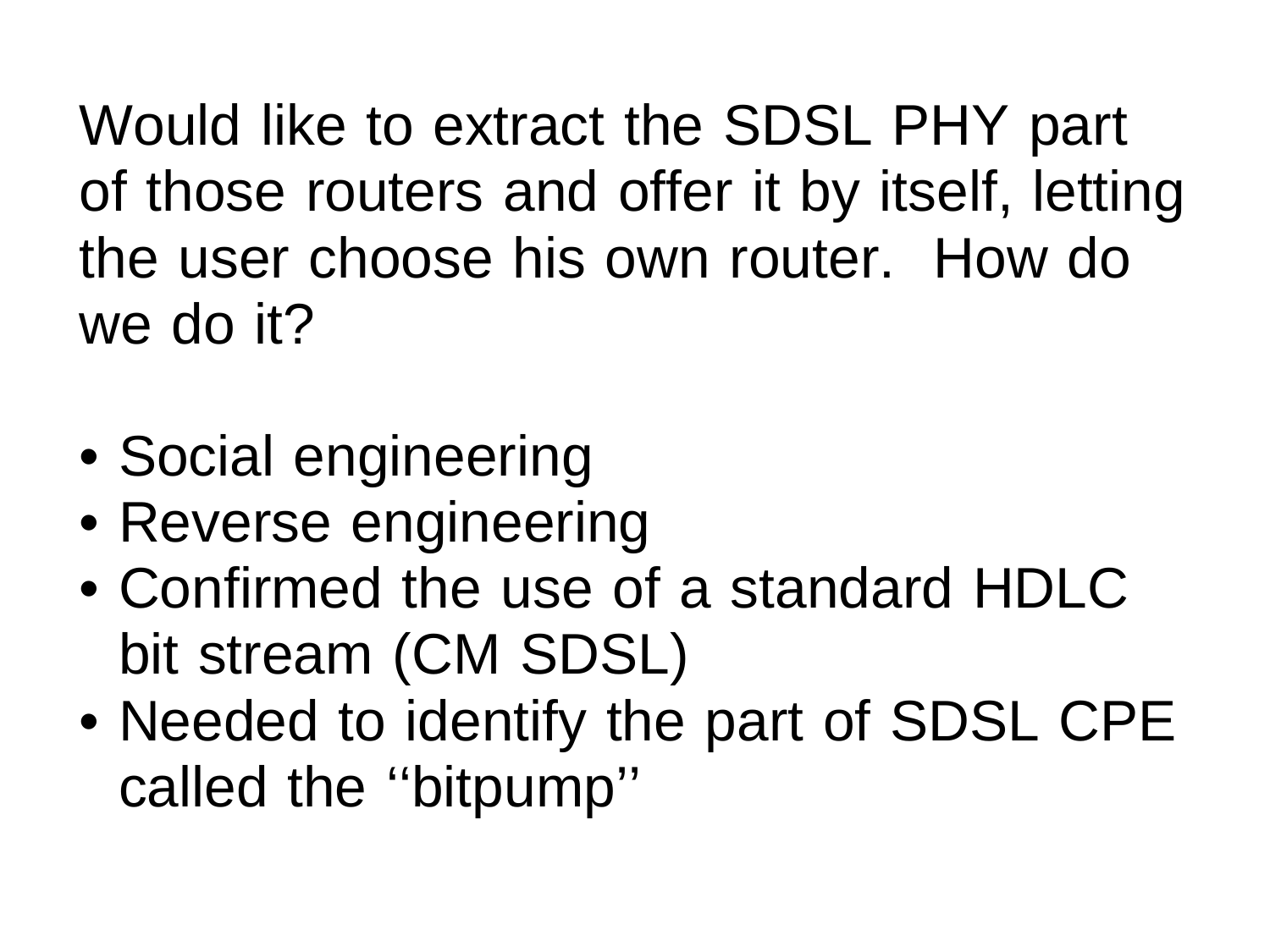### Someone had already done this before us:



... but it was made of unobtainium, so I set out to recreate it.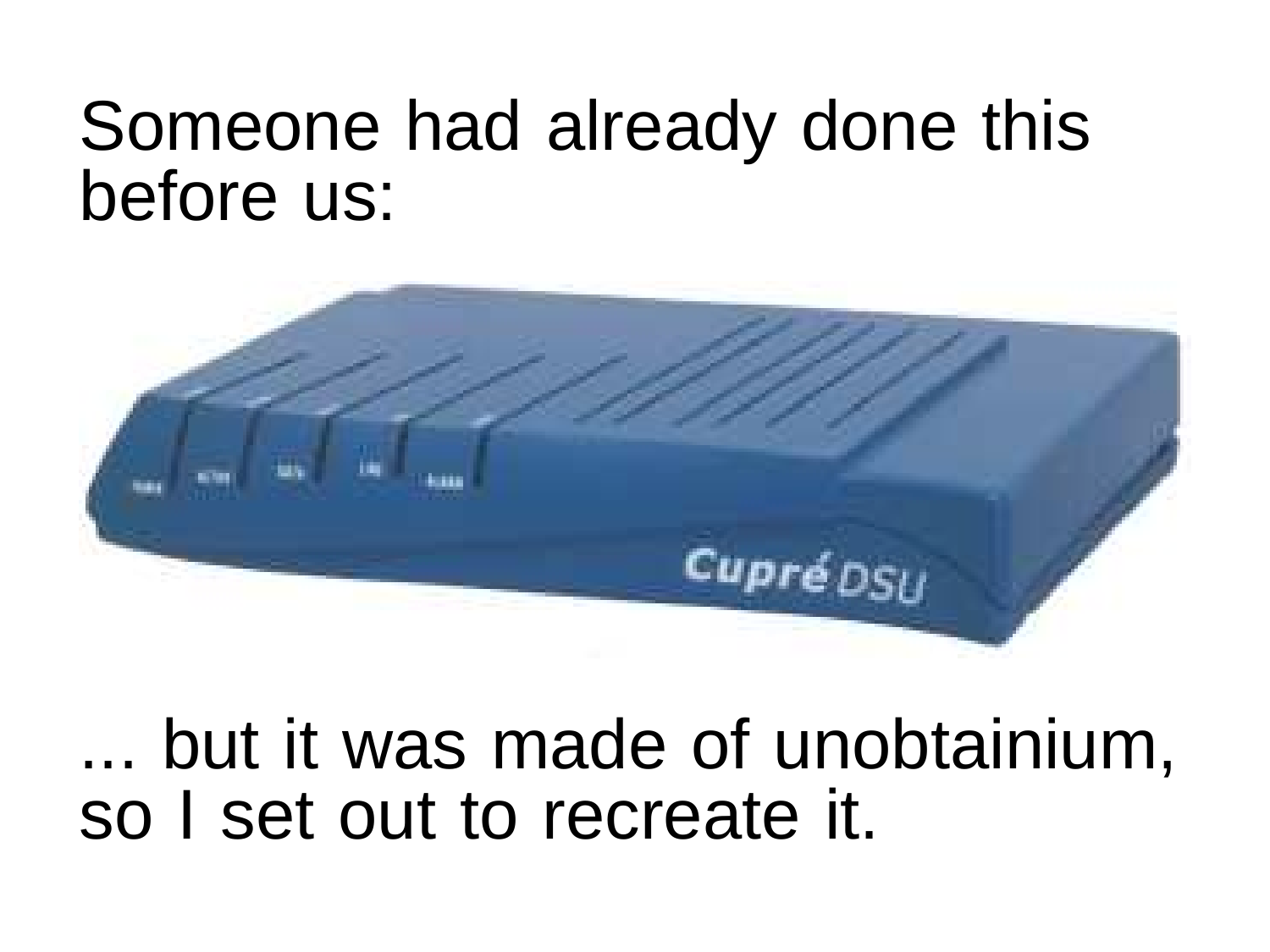## What is SDSL in technical terms?

North American SDSL/2B1Q is NOT the same as ETSI SDSL or G.shdsl!

G.991 and ETSI standards are free and open, but useless for SDSL/2B1Q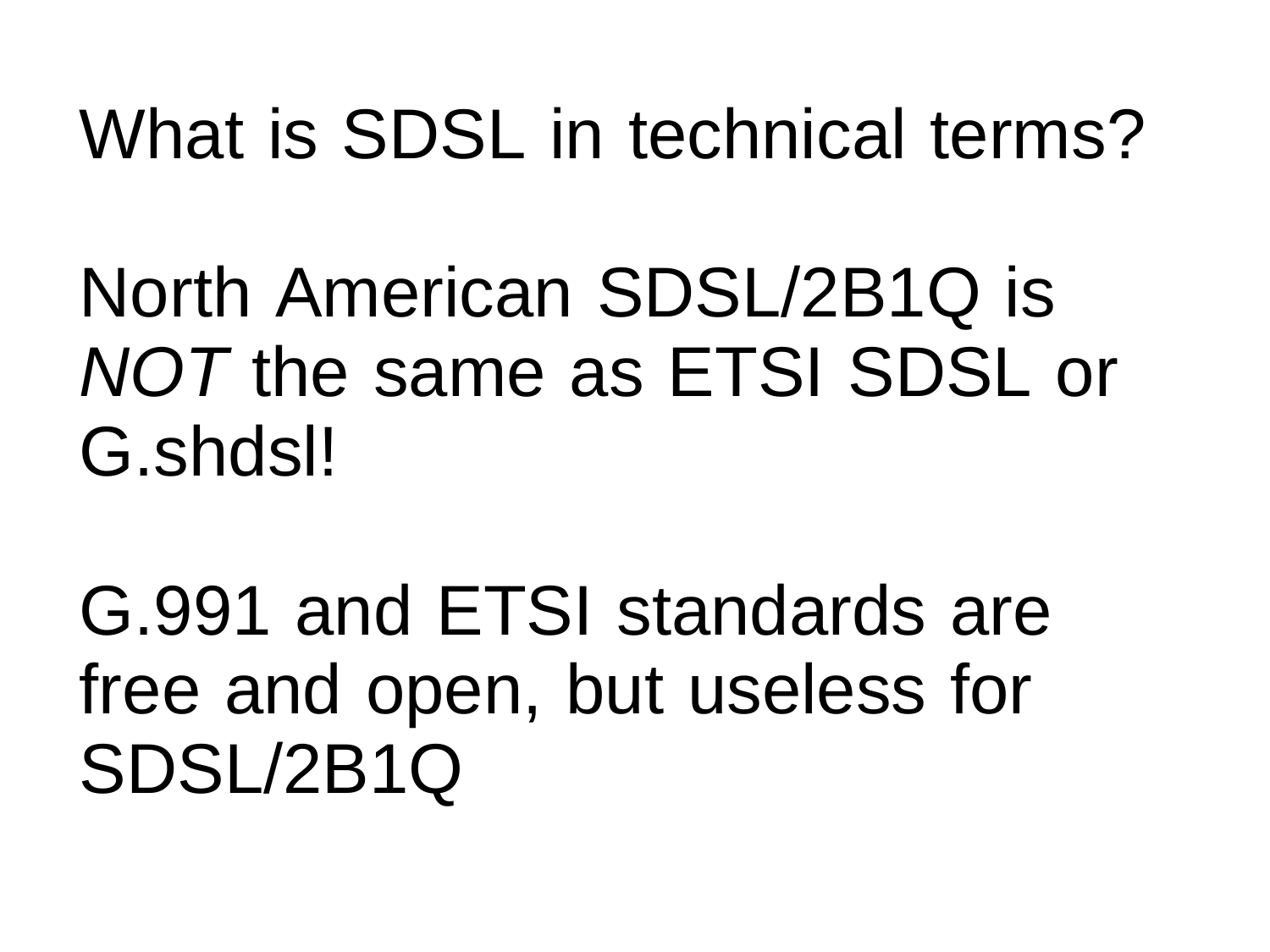What is SDSL/2B1Q in technical terms?

- De facto pseudostandard defined by the makers of Bt8960, Bt8970 and RS8973 chips
- Based on HDSL, an internal telco technology
- 2B1Q line code dates back to ISDN BRI

More generally:

- Full-duplex synchronous serial bit stream
- 2-wire transmission via echo-cancelling hybrid
- Choice of several data rates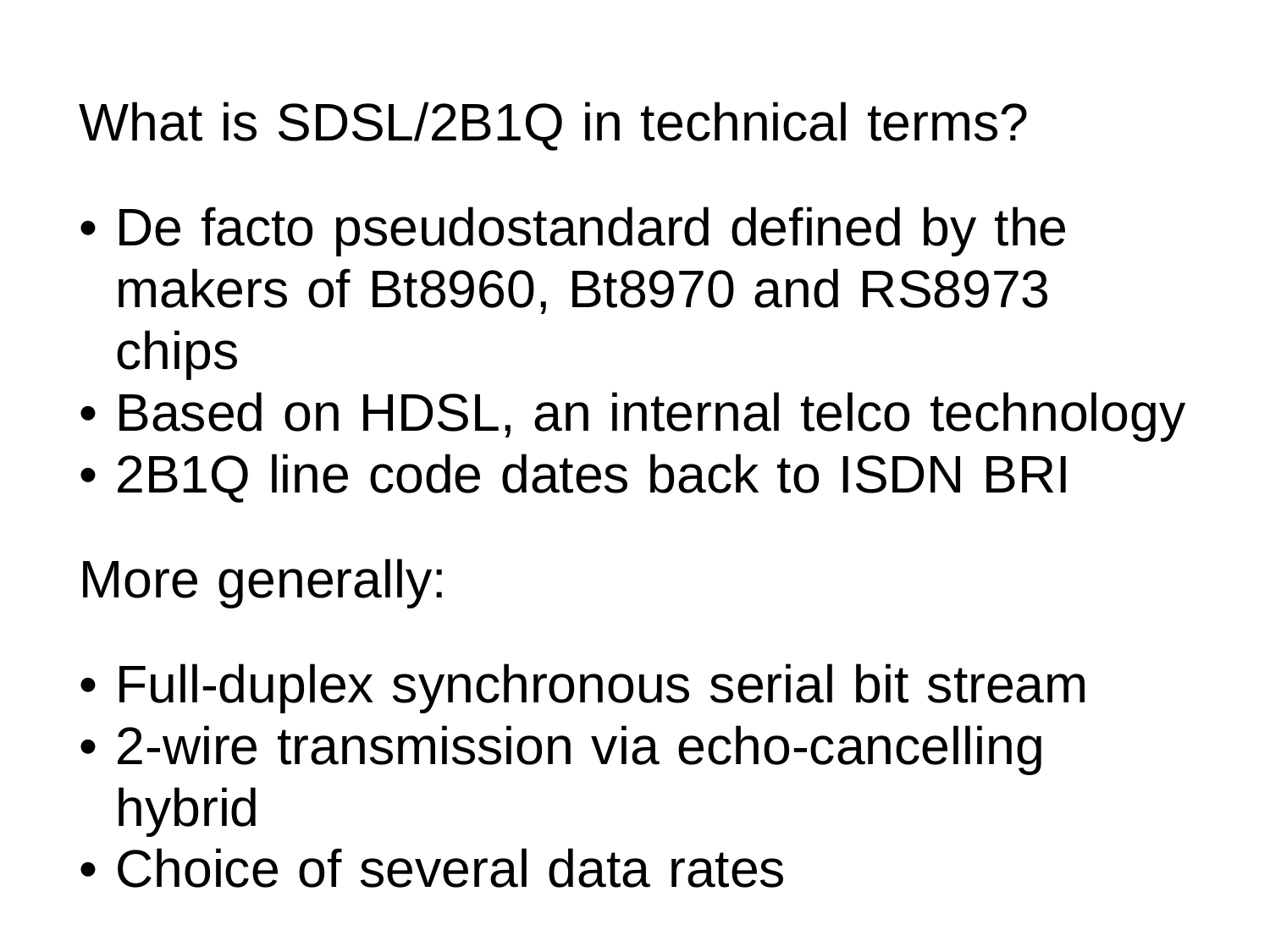### What does it take to build SDSL CPE?

- Understanding the physics involved
- Using the RS8973 bitpump chip



- Software/firmware to control that chip
- SDSL flavors: each DSLAM vendor invented their own!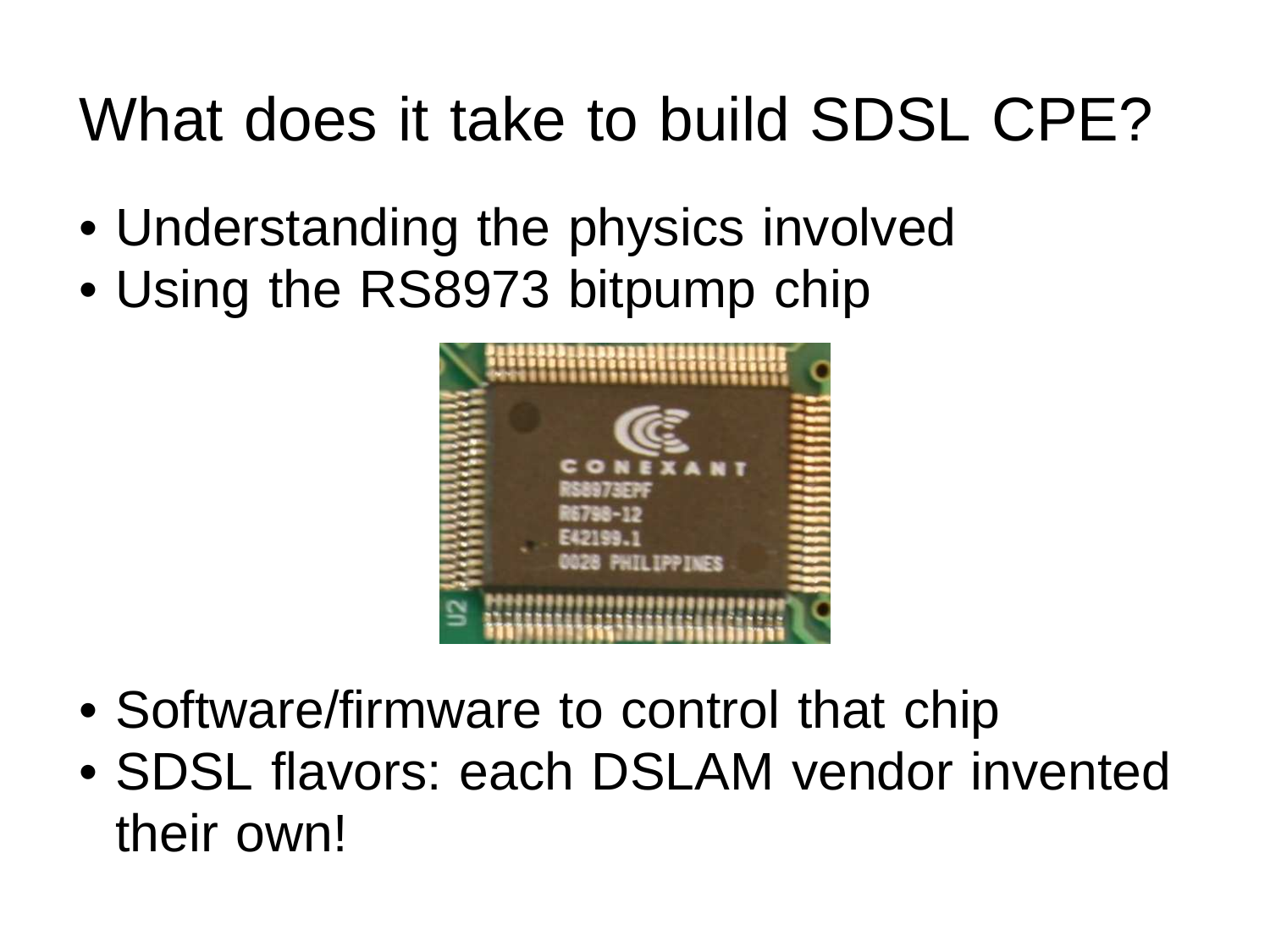### Common invariant:

- Bitpump chip
- Sync serial bit stream
- 2B1Q line code
- HDSL heritage

Flavor-dependent:

- Choice of data rates
- Quat orientation
- Pre-activation signaling
- Bit stream format

Flavors Flavors Flavors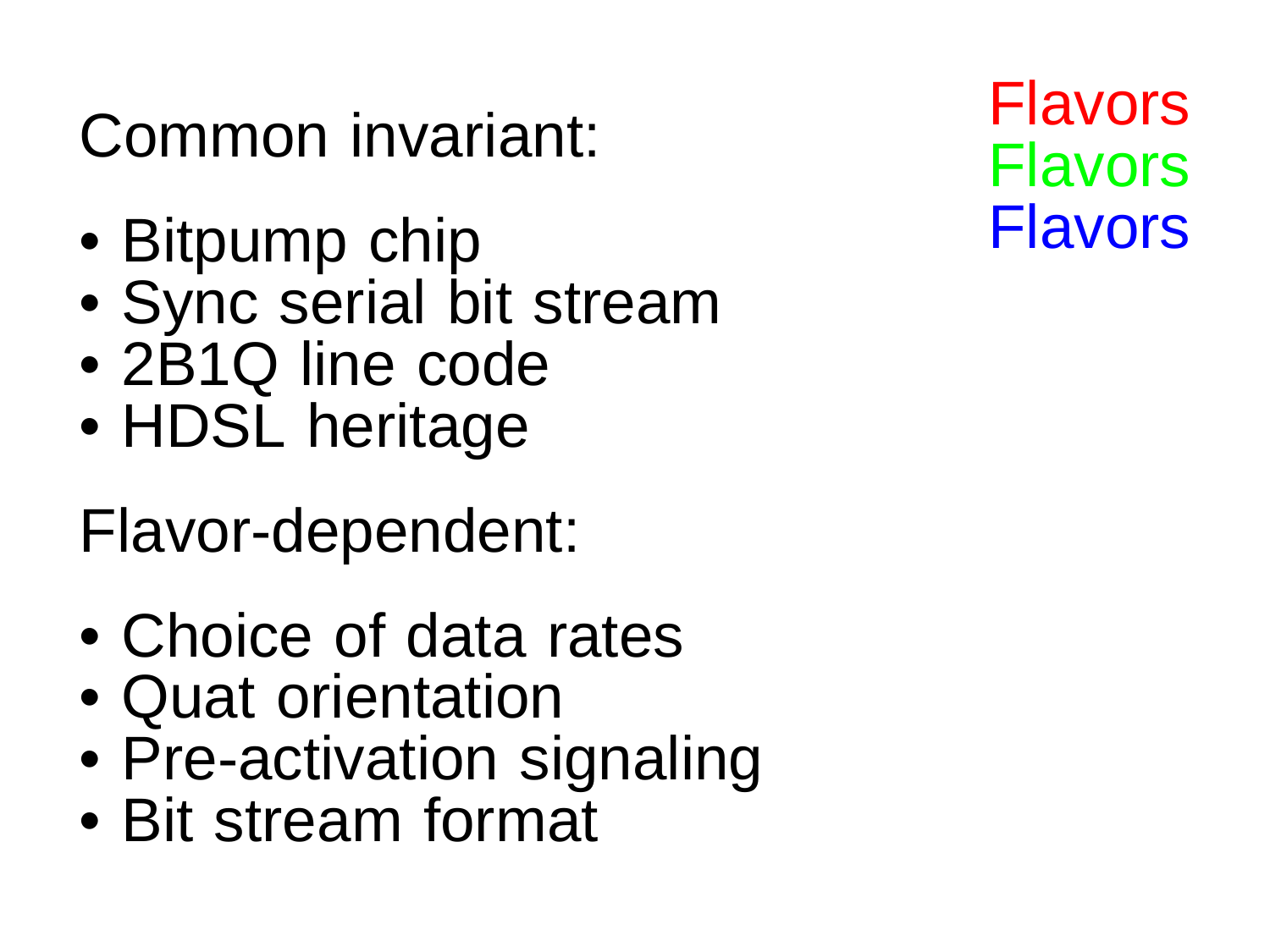## Strategies for open source connectivity to SDSL

- Bit-transparent DSU like the elusive Cupré box: great for Copper Mountain
- Layer 2 converter for SDSL/ATM
- Do both with a single hardware platform: OSDCU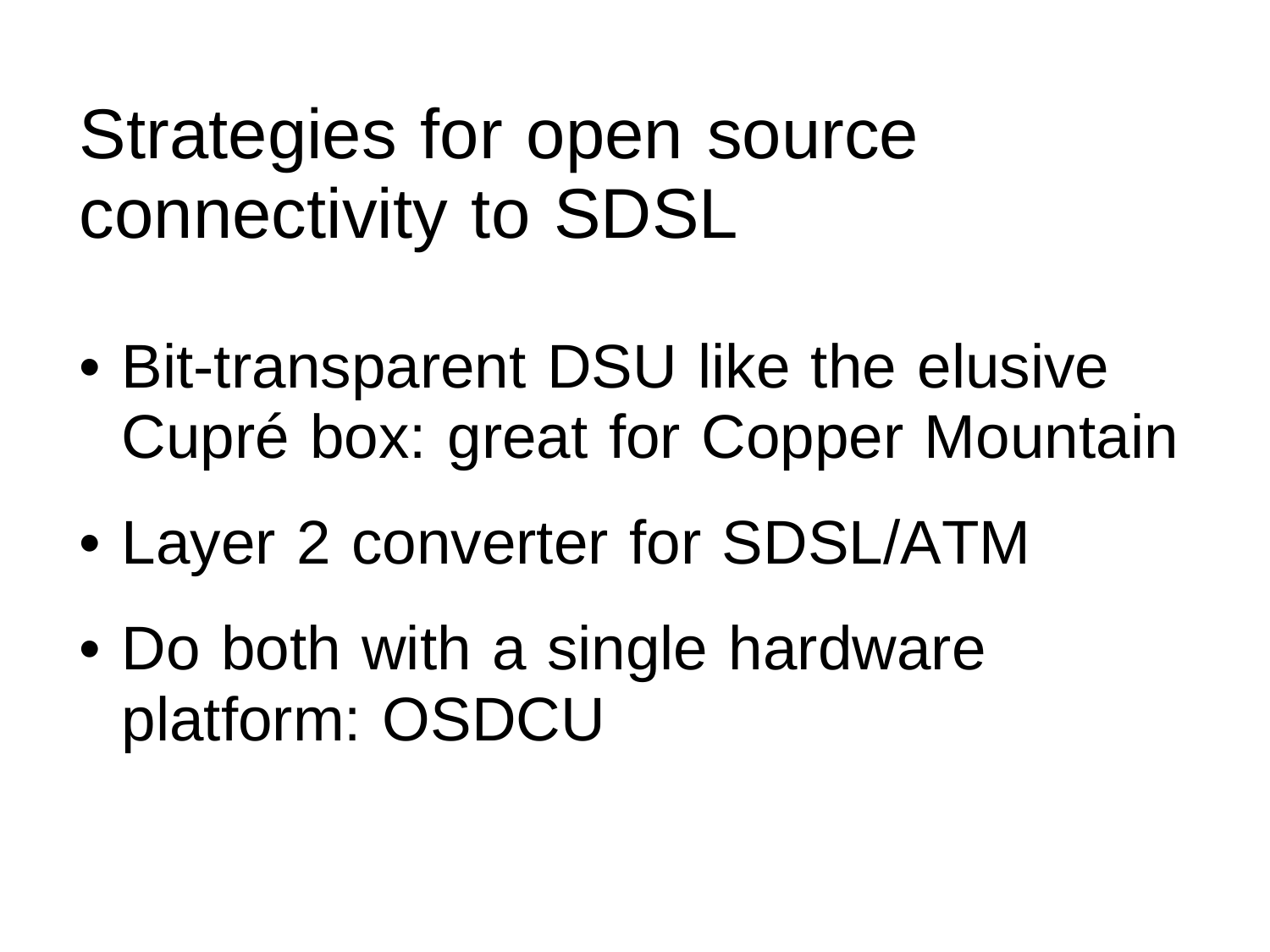#### Hack-o-Rocket: let's take an existing SDSL CPE board and turn it into a hacking instrument

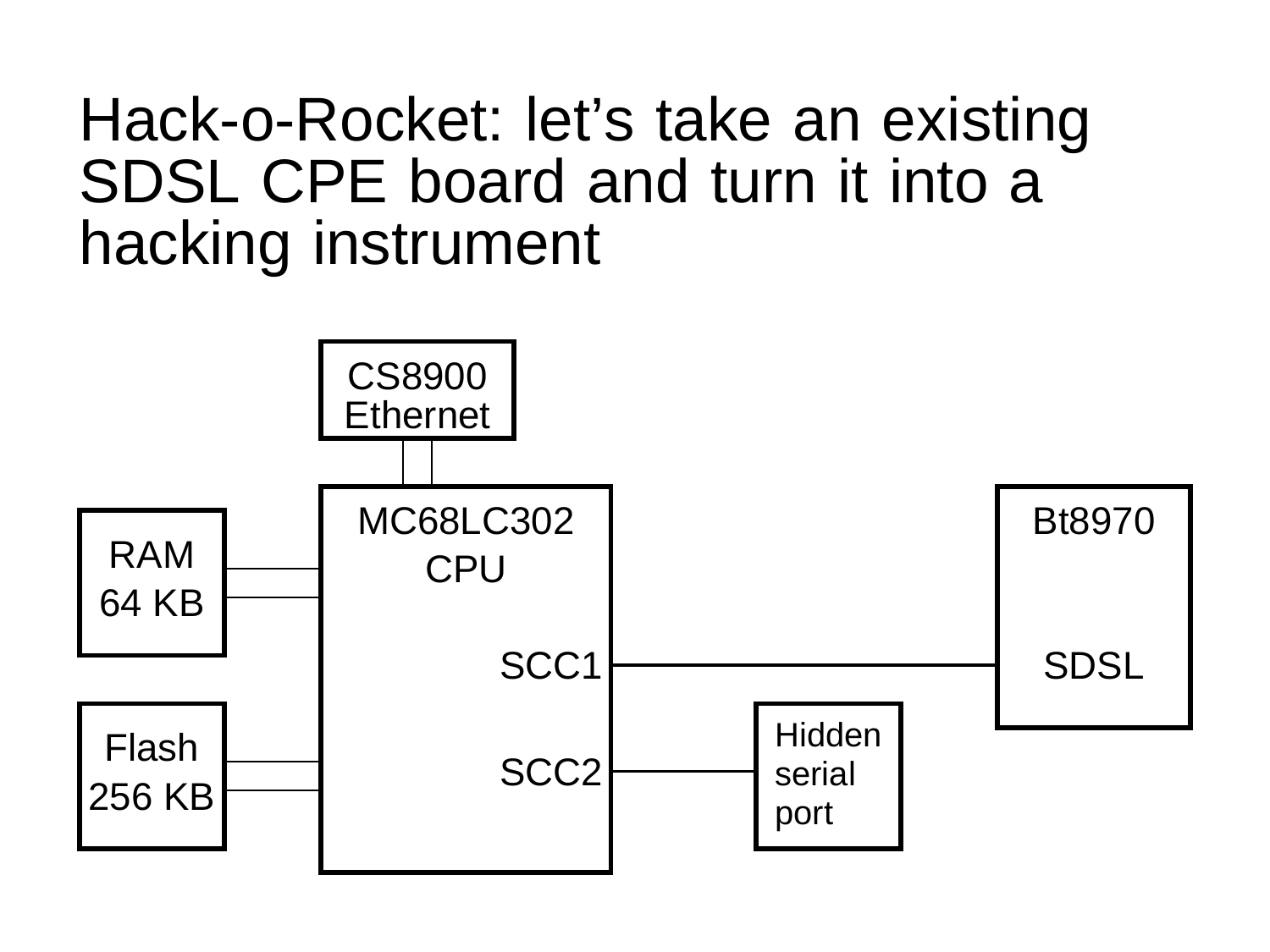Socketed PLCC32 flash chips were easy to read out and the M68K code was easy to disassemble!

Learned from CR201 firmware disassembly:

CM flavor of SDSL:

- Confirmed that it's standard HDI C
- Speed autodetection reverse-engineered

Using CR201 hardware:

• Supplemented the data from physical H/W examination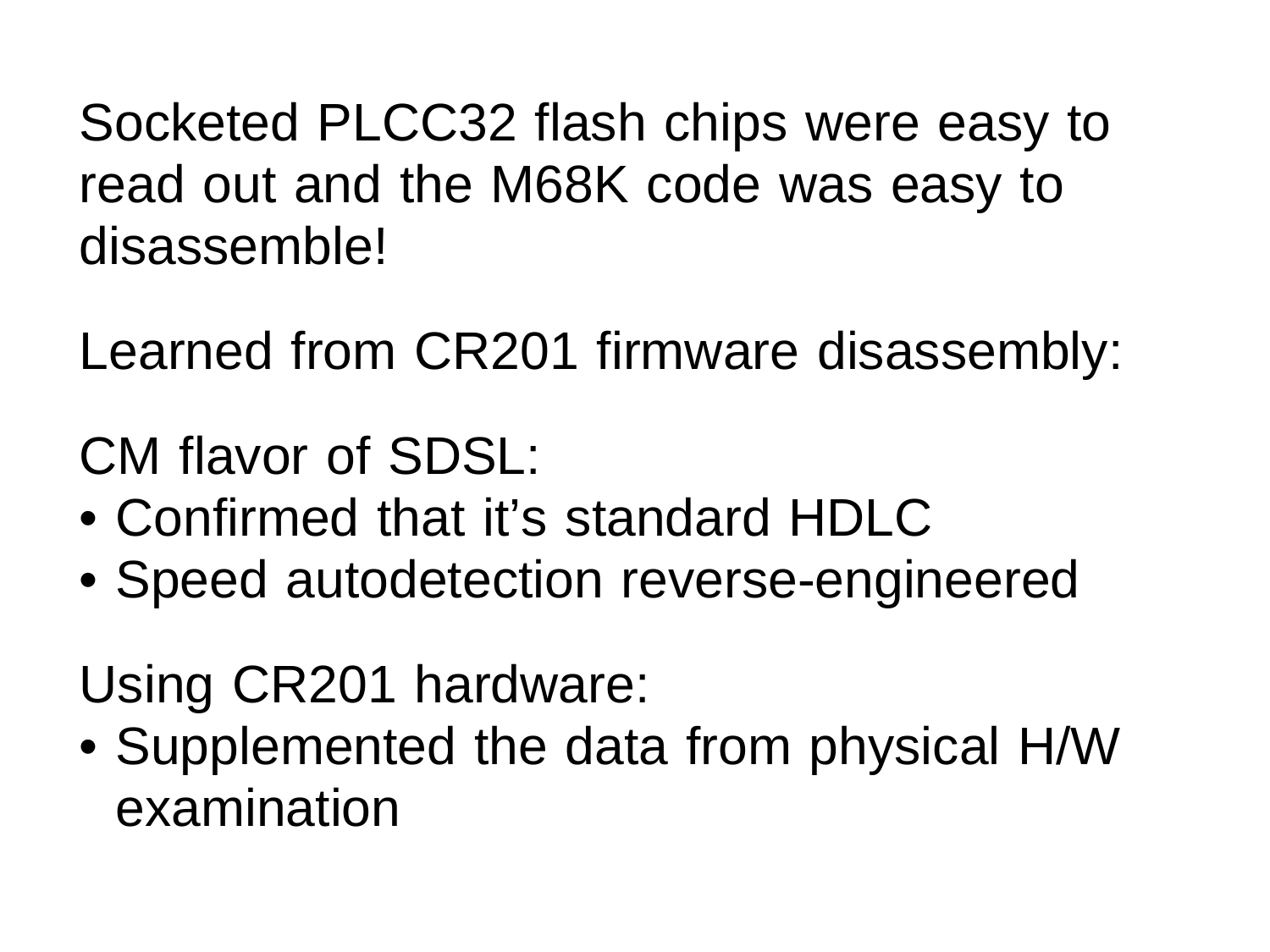By running our own code on CR201s hardware, we were able to:

- Play with the bitpump and put it through startup sequences
- Lay the software foundation for our own OSDCU
- Use the SCC to study the bit stream formats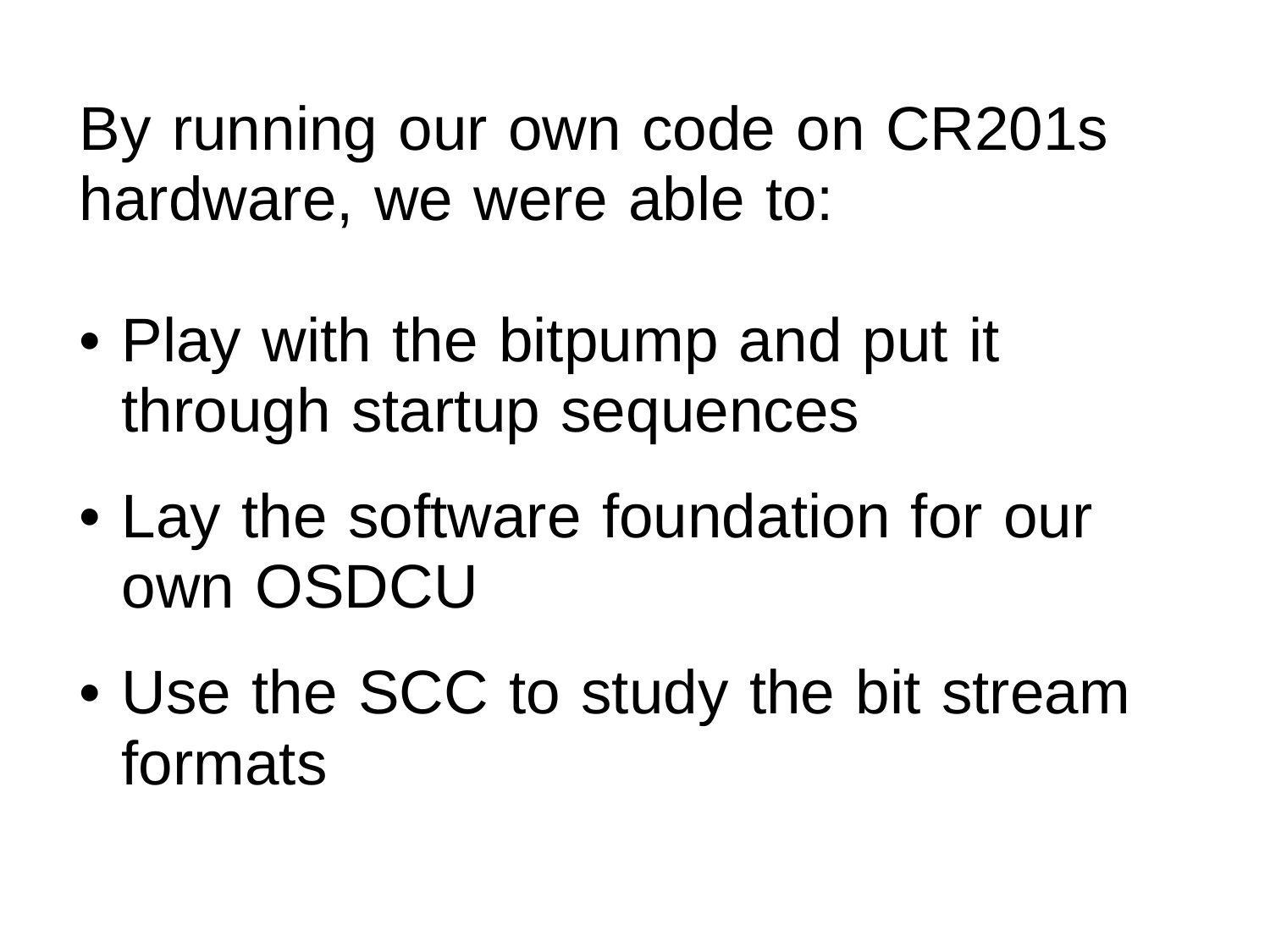#### Let's look at the Nokia SDSL/ATM flavor now

Most of the Nokia reverse eng work was done in the absence of a real Covad line to test on!

- Beige box test: no pre-activation present
- Oscilloscope probe on QCLK: got the true data rates
- Run Hack-o-Rocket as HTU-C, linking up with Nokia flavor CPE
- Bit stream capture revealed the framing format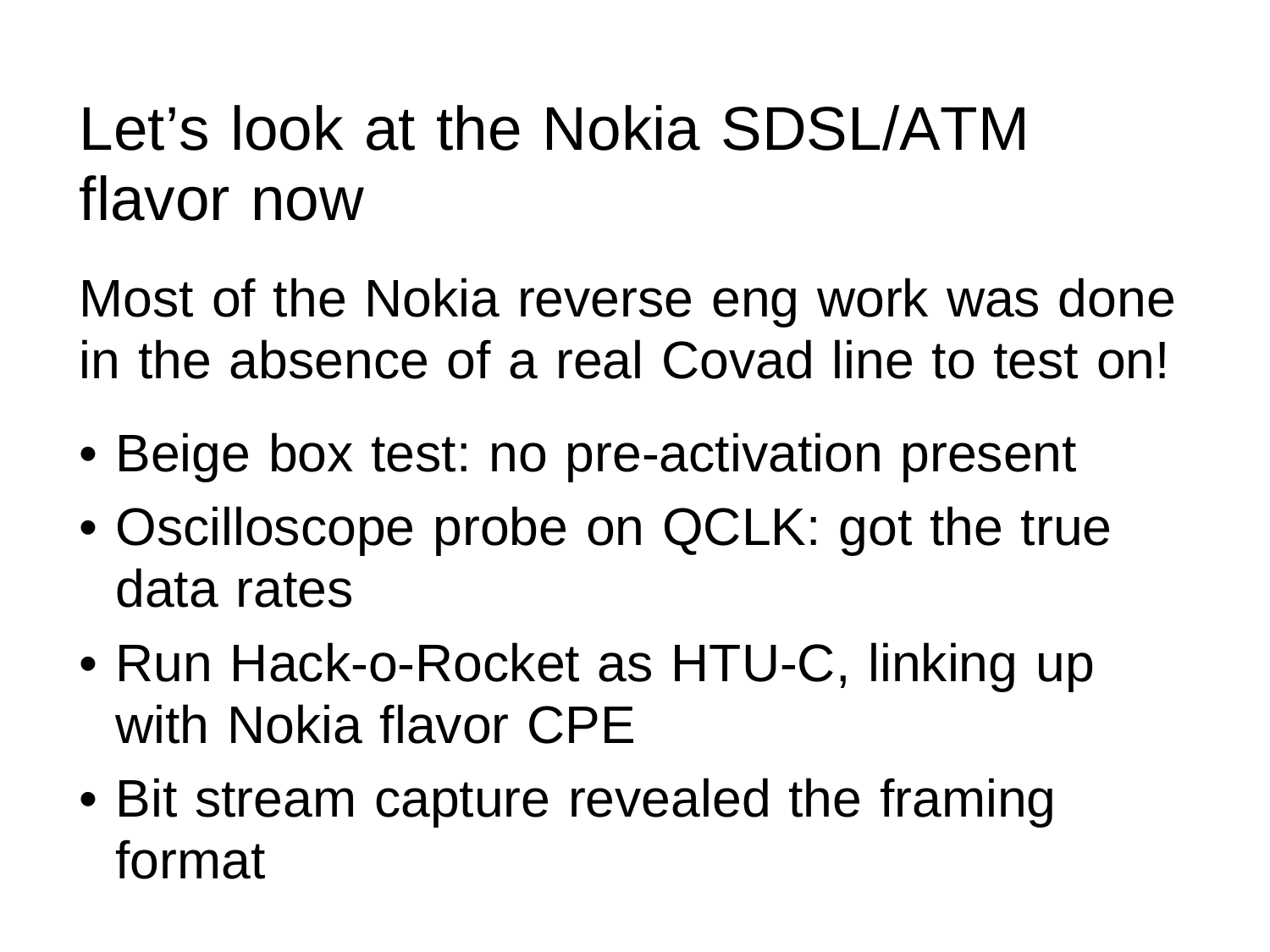Proof of concept open source SDSL and IDSL implementation on the Hack-o-Rocket

- Tested and proven working on real Covad lines, both SDSL and IDSL.
- Demo given to a Covad install technician!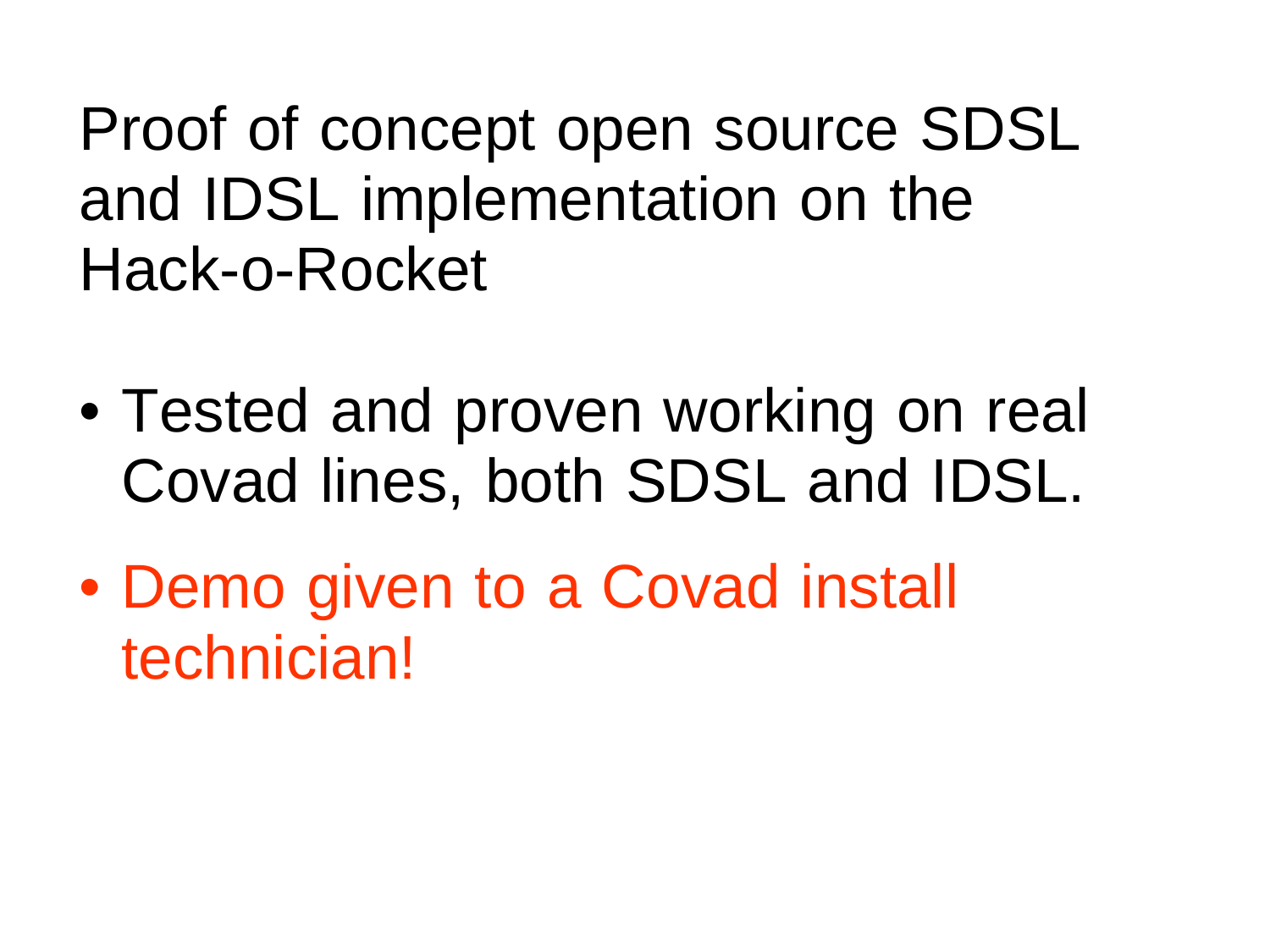## Finally built our own hardware!

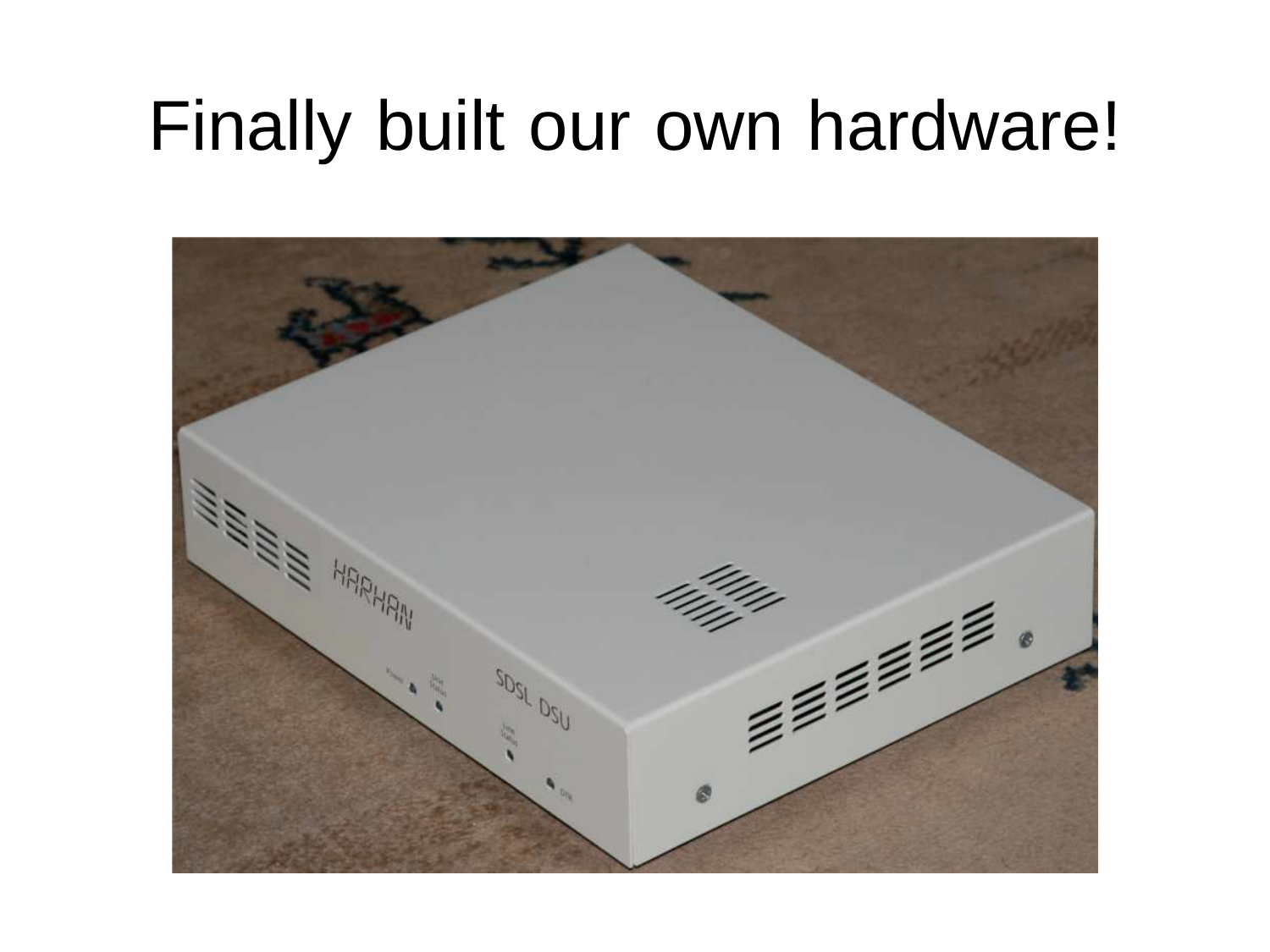### SDSL in, EIA-530 out

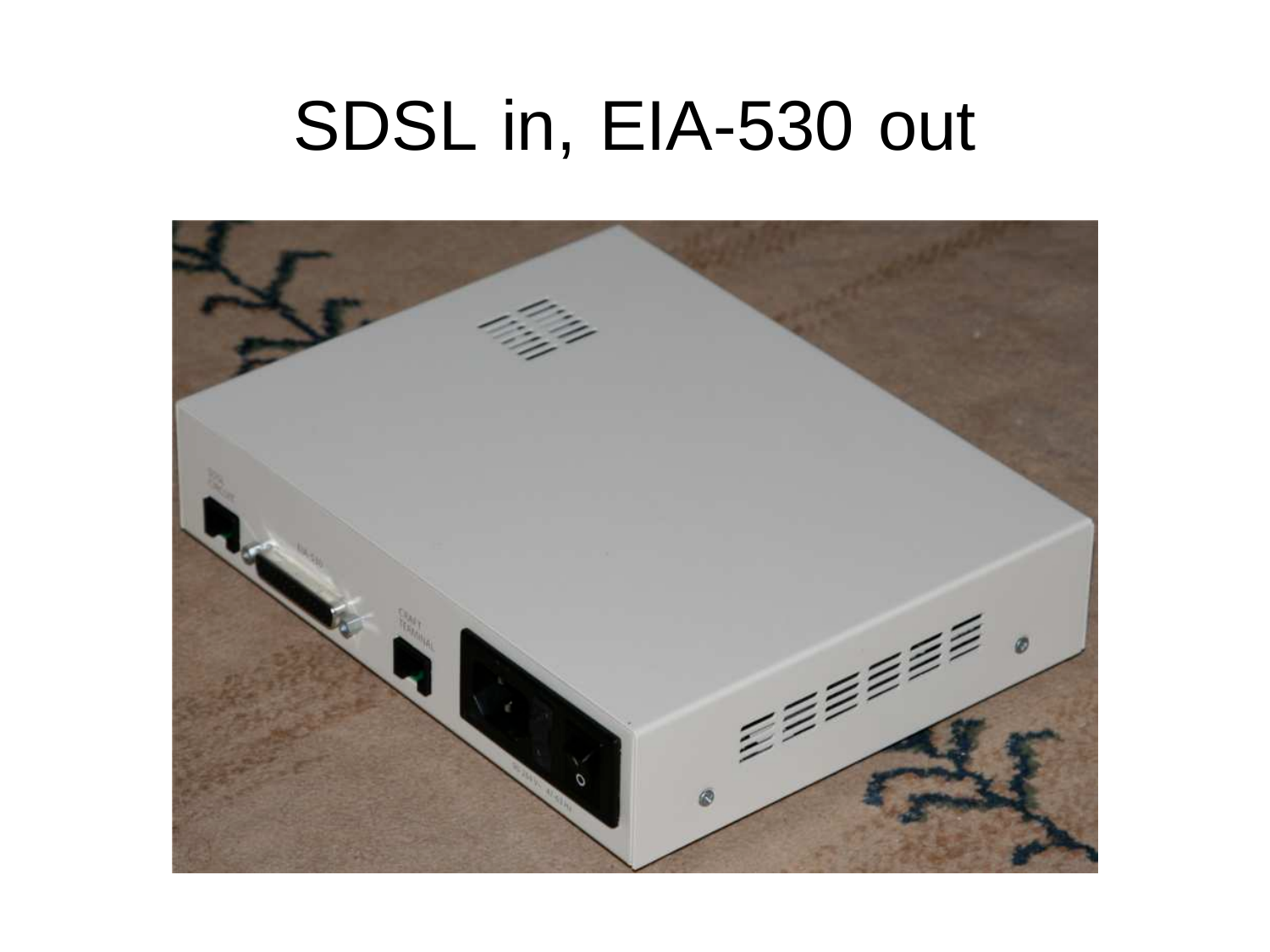# Testing: CM DSLAM



#### Works like a charm!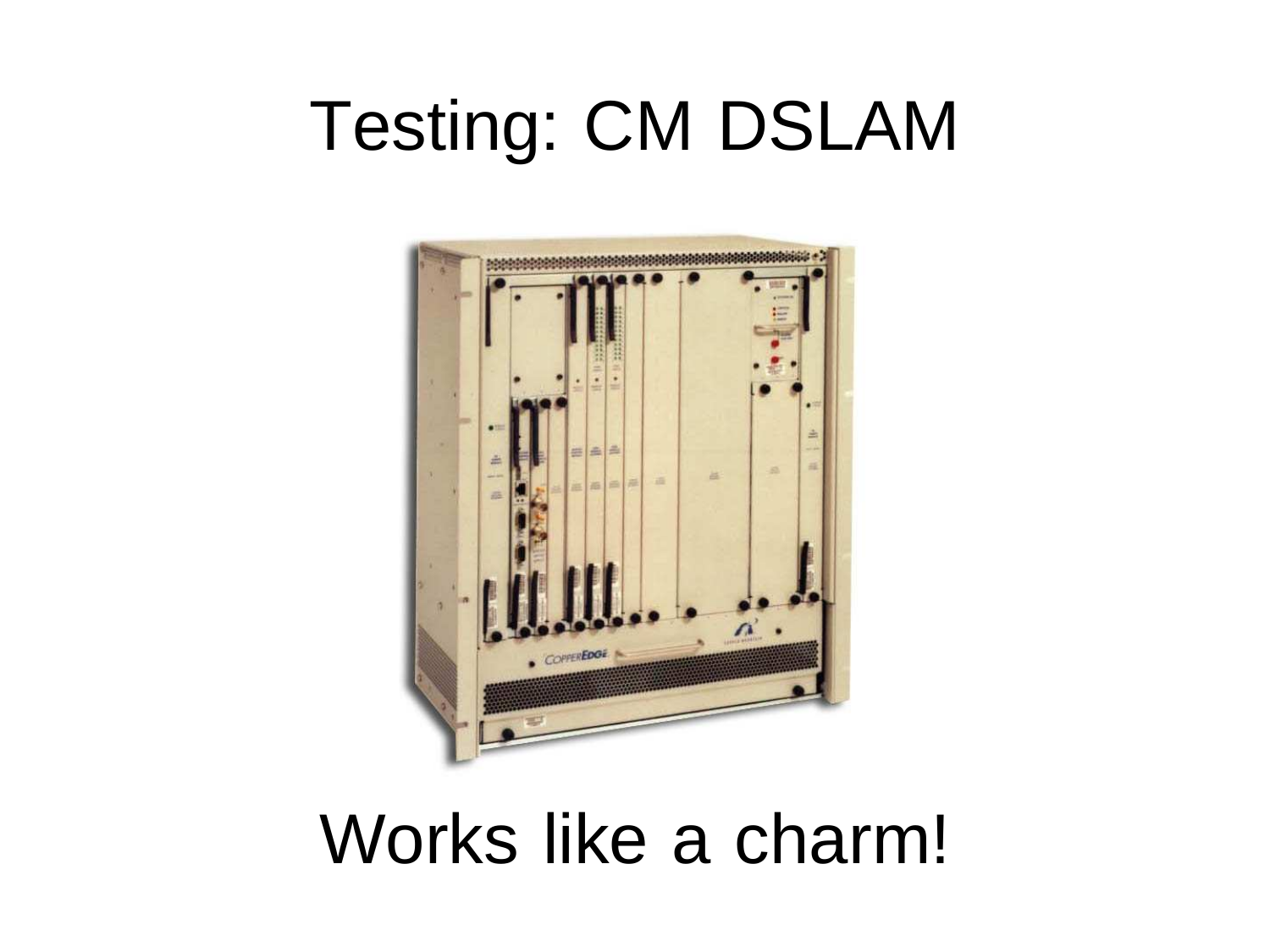# More testing

- Verified interoperability with XSB-2000 DSUs
- Linking up with Netopia CPE (pretending to be a Nokia DSLAM)